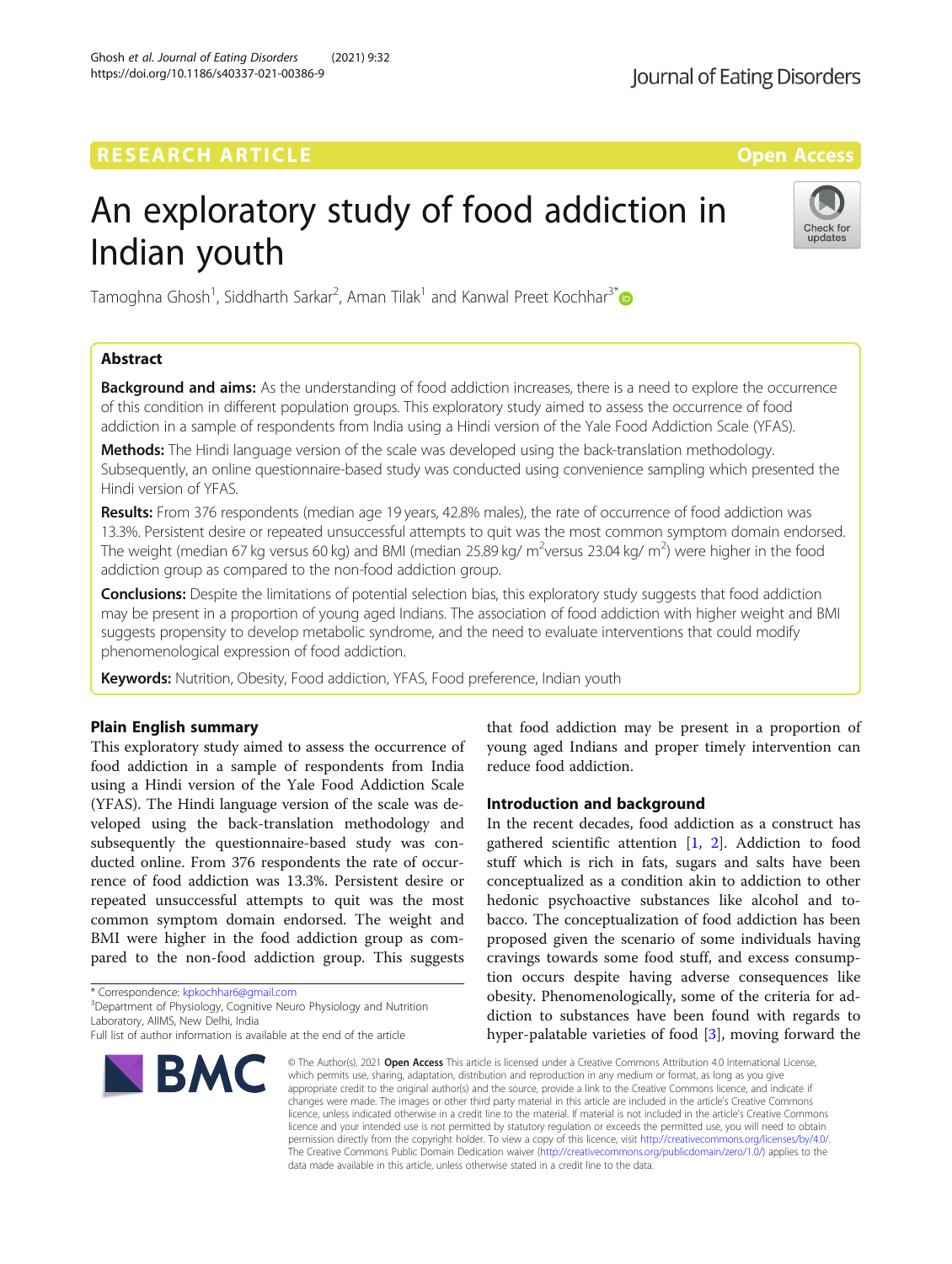thought that food addiction as a construct has equivalence with substance use disorders. Neurobiological research seems to highlight the commonalities in neural pathways involved in food addiction and substance use disorders [\[4](#page-4-0), [5](#page-4-0)]. Food addiction has specific connotations with respect to obesity which often results from the imbalance of food intake and energy expenditure  $[1, 6]$  $[1, 6]$  $[1, 6]$  $[1, 6]$ .

In countries like India, with relative abundance of food in recent years, and reduction in physical exercise, the rates of obesity have been on the rise. Obesity itself has been associated with the occurrence of metabolic syndrome which becomes a risk factor for diabetes mellitus and dyslipidemia. The outcomes of obesity and management of concomitant dyslipidemia and diabetes mellitus becomes challenging with the presence of uncontrolled craving for food and excessive consumption behaviors [[7](#page-4-0)–[9\]](#page-4-0). Hence food addiction as a construct seems to have implications for outcomes of non-communicable diseases [\[10\]](#page-5-0), which themselves has become grave challenges in the Indian healthcare system. The construct of food addiction has been debated, as to whether it has been a tenable and valid diagnosis, and what would be the psychological, biological and behavioral underpinnings of such a diagnosis [\[11](#page-5-0), [12\]](#page-5-0). However, this construct has been an active area of research and considerable evidence has been accumulated on the expression, genesis and correlates of the condition [[13,](#page-5-0) [14\]](#page-5-0).

Food addiction, like any other psychiatric condition, needs some structured and systematic manner of assessment. Various aspects of food addiction can be captured through the application of questionnaire-based scales and instruments. Among the questionnaire-based instruments assessing food addiction, the Yale Food Addiction Scale (YFAS) is probably the most commonly used one. A meta-analysis has been done to assess the prevalence of food addiction in the population, which has synthesized results from 25 studies with 196,211 participants [[15\]](#page-5-0). The prevalence rates of food addiction have been reported to range from 5.4% to more than 50% across different studies which have used the YFAS. The prevalence rates, from this systematic review involving close to 200,000 subjects, suggests that food addiction is higher in women and those from the clinical population, rather than the general population. There is only one study from India which reported the rate of food addiction to be 32.5%, using the English version of YFAS [\[16](#page-5-0)]. A wider application of YFAS would need suitable translation into different languages. Hindi, is probably the third most commonly spoken language worldwide [\[17](#page-5-0)], and hence translation of YFAS questionnaire into Hindi is likely to facilitate assessment of a number of individuals. We aimed to conduct and exploratory study to translate the YFAS into Hindi language and to find out the prevalence of food addiction in an Indian population. We also aimed to assess the relationship of food addiction and BMI.

## Methodology

# Questionnaire and translation

Hindi translation of YFAS was developed through the back-translation methodology. The YFAS comprises 25 single choice items. The questionnaire looks at past year eating habits and focuses on sweets, starches, salty snacks, fatty foods, sugary drinks or any other food stuff which the individual considers as problematic. The questionnaire has 16 Likert rated items, 9 yes/no rated items, one multiple choice item, and one open ended question. Based upon the responses, the individual is classified into having either food addiction or not. The instrument has been used in general populations, and clinical populations (like those with diabetes mellitus or obesity).

The initial phase of this exploratory study involved translation of the YFAS into Hindi language by two bilingual doctoral level experts who had previously not seen the instrument. The translation was aimed at semantic translation rather than literal translation. Consensus was achieved from the experts on the words that differed in the instrument to have a consistent instrument. The example food items were modified to include the common food products in the region. The Hindi version was then translated into English by two other bilingual experts, and the consensus version was sent to the original developer of the scale to ascertain conceptual validity for the items and the scale.

## Online survey

The application of the Hindi version in a larger sample was done through an online survey, cognizant of the ongoing pandemic. A GoogleForms questionnaire was developed. Age, gender, educational status, employment, current weight and height were enquired into. Body mass index (BMI) was computed based upon the reported height and weight. The questionnaire presented the Hindi items of the YFAS. Adult participants who were willing to provide online consent were recruited to participate in the study. Participants were recruited by sending emails and through WhatsApp to the contacts of the investigators. Participants were free to send the questionnaire further to their contacts. Data collection was done for a period of 5 days in the month of October 2020. A formal sample size estimation was not done, but it was aimed to have more than 200 responses.

The responses from the participants were exported into excel files, and then were imported into SPSS version 22.0 (IBM Corp, Armonk, NY). Scoring of the YFAS was done as per the procedure used by Gearhardt et al. [[18\]](#page-5-0), which evaluates presence of substance dependence criterion. The diagnosis of food addiction is based upon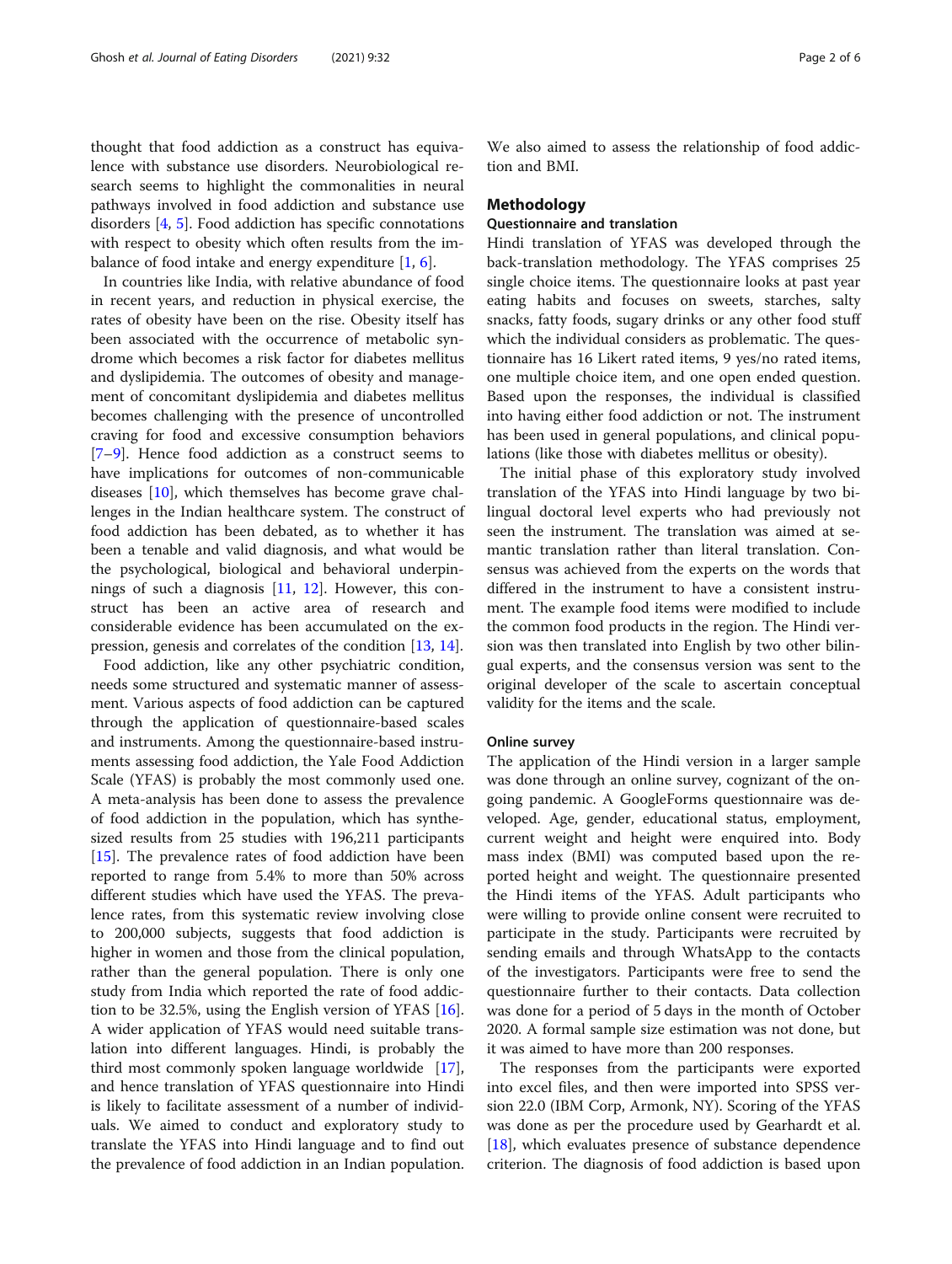presence of at least three of seven criteria, along with presence of impairment criterion. Descriptive statistics were used to represent the nominal, ordinal and scale data. Normality was assessed using Kolmogorov Smirnov test. Internal consistency of the test was measured using Cronbach alpha. The relationship of the presence of a diagnosis of food addiction with gender, age, weight, height and BMI was assessed using suitable nonparametric tests (chi square and Mann Whitney U test). A  $p$  value of less than 0.05 was considered and missing value imputation was not done.

## Results

We received a total of 376 usable consenting responses (total responses were 396, 5 responded not consenting to participate, 15 reported outside of possible range weight or height values). Among them, 161 (42.8%) were males, 214 were females (56.9%) and 1 identified as 'others' (0.3%). A total of 364 respondents were students (96.8%). The median age of the sample was 19 years (interquartile range of 18 to 20 years). The median (interquartile range [IQR]) weight, height and BMI of the sample was 60 kg (50 kg, 70.5 kg), 162 cm (155 cm, 173 cm) and  $23.2 \text{ kg} / \text{ m}^2$  (19.8 kg/ m<sup>2</sup>, 27.1 kg/ m<sup>2</sup>) respectively.

The responses to individual questions of the Hindi version of YFAS are presented in Table 1. Among the Likert rated questions, eating more than planned was most frequently endorsed. Among the dichotomous, yesno type rated questions, wanting and trying to cut down certain types of foods were most commonly endorsed. The Cronbach alpha for the scale was 0.897.

The domains endorsed by the participants are presented in Table [2.](#page-3-0) The most common domains of food addiction that were endorsed by the participants were persistent desire or repeated unsuccessful attempts to quit, and tolerance. It was seen that 13.3% of the sample had a diagnosis of food addiction.

Table 1 Responses to the YFAS questionnaire items

| S No         | Item                                                                                                 | Response<br>Mean (SD) or n (percentage) |
|--------------|------------------------------------------------------------------------------------------------------|-----------------------------------------|
| $\mathbf{1}$ | Eating much more than planned                                                                        | 2.73(1.28)                              |
| 2            | Continuing to consume certain foods even though no longer hungry                                     | 2.36(1.48)                              |
| 3            | Eat to the point where I feel physically ill                                                         | 1.28(1.87)                              |
| 4            | Worry about Not eating certain types of food or cutting down on certain types of food                | 1.89(1.61)                              |
| 5            | Spend a lot of time feeling sluggish or fatigued from overeating                                     | 2.16(1.52)                              |
| 6            | Find self constantly eating certain foods throughout the day                                         | 1.73(1.70)                              |
| 7            | Going out of the way to obtain certain food when they are not available                              | 2.07(1.48)                              |
| 8            | Missing out on other activities                                                                      | 1.43(1.84)                              |
| 9            | Dealing with negative feelings of overeating                                                         | 1.49(1.79)                              |
| 10           | Avoided professional/ social situations due to fear of overeating                                    | 1.23(1.90)                              |
| 11           | Avoided professional/ social situations as could not consume certain food there                      | 1.42(1.80)                              |
| 12           | Withdrawal symptoms on cutting down or stopping certain foods                                        | 1.38(1.85)                              |
| 13           | Consumed food to prevent feelings of anxiety, agitation or other physical symptoms                   | 1.55(1.76)                              |
| 14           | Elevated desires or urges to consume certain types of foods                                          | 1.99(1.49)                              |
| 15           | Significant distress                                                                                 | 1.73(1.73)                              |
| 16           | Significant problems in ability to function effectively                                              | 1.74(1.70)                              |
| 17           | Food consumption has caused significant psychological problems                                       | 61 (16.22%)                             |
| 18           | Food consumption has caused significant physical problems or made a physical problem worse           | 129 (34.31%)                            |
| 19           | Kept consuming though having emotional and/or physical problems                                      | 95 (25.27%)                             |
| 20           | Over time, need to eat more and more to get the desired feeling                                      | 103 (27.39%)                            |
| 21           | Same amount of food does not reduce negative emotions or increase pleasurable feelings as it used to | 104 (27.66%)                            |
| 22           | Want to cut down or stop eating certain kinds of food.                                               | 249 (66.22%)                            |
| 23           | Tried to cut down or stop eating certain kinds of food                                               | 255 (67.82%)                            |
| 24           | Been successful at cutting down or not eating these kinds of food                                    | 194 (51.6%)                             |
| 25           | Number of times in past year tried to cut down or stop certain foods                                 | 2.88(1.69)                              |

Responses are in the form of Never (1)/ Once a month (2)/ 2–4 times a month (3)/ 2–3 times a week (4)/ 4 or more times or daily (5) (question 1 to 16) or Yes / No (question 17 to 24), or 1 or fewer times (1)/ 2 times (2)/3 times (3)/ 4 times (4)/ 5 or more times (5) (question 25)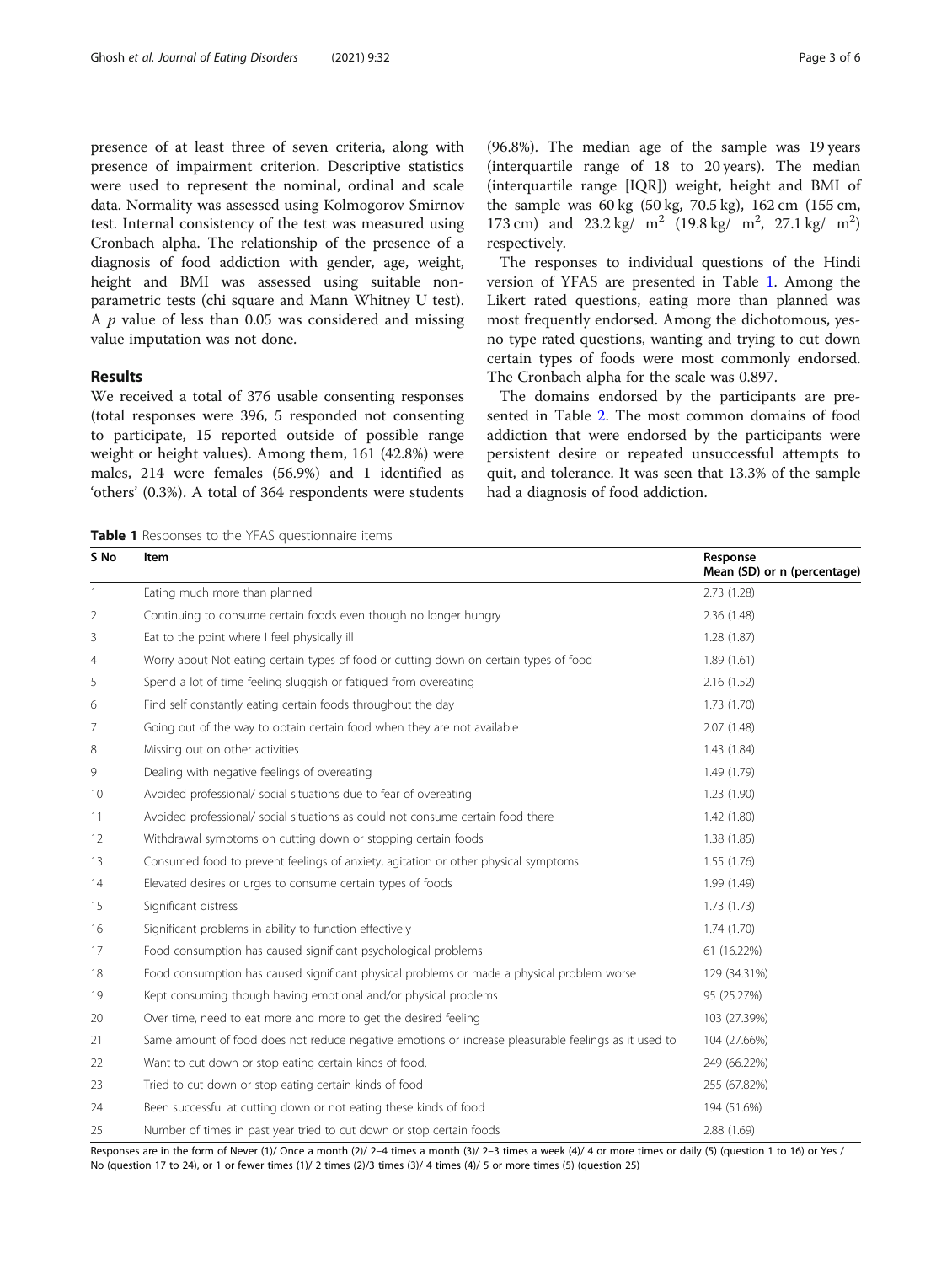<span id="page-3-0"></span>

| <b>Domain</b>                                                                  | Number of participants satisfying the criteria (percentage) |  |
|--------------------------------------------------------------------------------|-------------------------------------------------------------|--|
| Taken in larger amount and for longer period than intended                     | 56 (14.9%)                                                  |  |
| Persistent desire or repeated unsuccessful attempts to quit                    | 334 (88.8%)                                                 |  |
| Much time/activity to obtain, use, recover                                     | 97 (25.8%)                                                  |  |
| Important social, occupational, or recreational activities given up or reduced | 76 (20.2%)                                                  |  |
| Use continues despite knowledge of adverse consequences                        | 95 (25.3%)                                                  |  |
| Tolerance                                                                      | 162 (43.1%)                                                 |  |
| Withdrawal symptoms                                                            | 49 (13.0%)                                                  |  |
| Clinically significant impairment or distress                                  | 58 (16.4%)                                                  |  |

Those with a diagnosis of food addiction did not differ from with those without a diagnosis of food addiction on gender, age and height. However, food addiction was associated with weight and BMI. The weight (median 67 kg versus 60 kg, Mann Whitney U = 5991,  $p = 0.013$ ) and BMI (median  $25.89 \text{ kg}$ / m<sup>2</sup> versus  $23.04 \text{ kg}$ / m<sup>2</sup>, Mann Whitney U = 5439.5,  $p = 0.011$ ) were higher in the food addiction group.

Diagnosis of food addiction 50 (13.3%)

# **Discussion**

The present exploratory study suggests that the food addiction in this predominantly young adult population was present in around 13.3% of the participants. Also, presence of food addiction was seemingly more common in those with higher weight and BMI. The rate of occurrence of food addiction was lesser than the weighted mean prevalence of 19.9% reported by the meta-analysis by Pursey et al. [\[15](#page-5-0)]. The occurrence of food addiction was also lower than the other study from Indian population which reported a rate of 32.5% [[16\]](#page-5-0). The occurrence rate is similar to studies from other parts of the world, for example, Eichen et al., [[19](#page-5-0)] reported a rate of 15.2% while Gearhardt et al.  $[18]$  $[18]$  reported rates of 11.4%. Even lower prevalence rates have also been reported in some other studies, for example rates of 8.2 and 7.8% by Mason et al., [\[20](#page-5-0)] and Meule et al. [[21](#page-5-0)] respectively.

The present study did not find a relationship between age or gender and food addiction. This is at a variance from previous other studies which have suggested that greater age and female gender was associated with food addiction [\[15\]](#page-5-0). There is some literature, including nationally representative samples, which suggest that gender differences may not apply for food addiction [\[22](#page-5-0)–[24\]](#page-5-0). It is possible that the culturally determined expectations and eating attitudes may influence how options are perceived, appraised and responded to. There is some evidence to suggest that women from India and other Asian countries have less drive for thinness than Western countries [[25](#page-5-0)], however there is evidence to the contrary as well [\[26\]](#page-5-0). The study failed to replicate higher rates of food addiction in

the younger population, as the sample largely consisted of younger individuals (the interquartile range of age was 18 to 20 years).

The association of food addiction and weight and BMI as suggested in the present sample are in similar lines with the other studies [[15](#page-5-0), [27](#page-5-0)]. The causality of the association has been explored, and it has been suggested that while food addiction may lead to uncontrolled eating and consequently greater weight gain. Food addiction also has been implicated in lack of efficacy of weight loss interventions [\[27](#page-5-0)]. The median age of those who had food addiction in this study fell in the overweight range, suggesting an at-risk group, where gradual increase of BMI was likely to lead to obesity and consequent medical conditions. The overall rates of food addiction seems to be higher in the group of obese individuals [[15\]](#page-5-0).

Among the symptoms of food addiction, the most common symptoms endorsed pertained to persistent desire or repeated unsuccessful attempts to quit. Other nationally representative studies have also suggested this item to be most common [\[23](#page-5-0), [24\]](#page-5-0). However, certain other items like giving up important social, occupational, or recreational activities were endorsed quite less frequently. The implication of this phenomenology is that individuals might not have dysfunction in their different functional domains, though they might find themselves unable to quit specific food stuff. This probably highlights that the adverse consequences of food addiction may not be immediate, but in the long-term as individuals are unable to control their food intake.

The findings of the present study have some implications. The occurrence of this condition in the population as ascertained using a commonly used questionnaire, suggests that food addiction can be delimited, furthering research on the construct. The association with high BMI may help direct query towards food consumption habits during the routine clinical encounter. Clinically, many patients may present with binge eating, though cognizance has to be made that though there can be overlap in presentation, not all individuals who have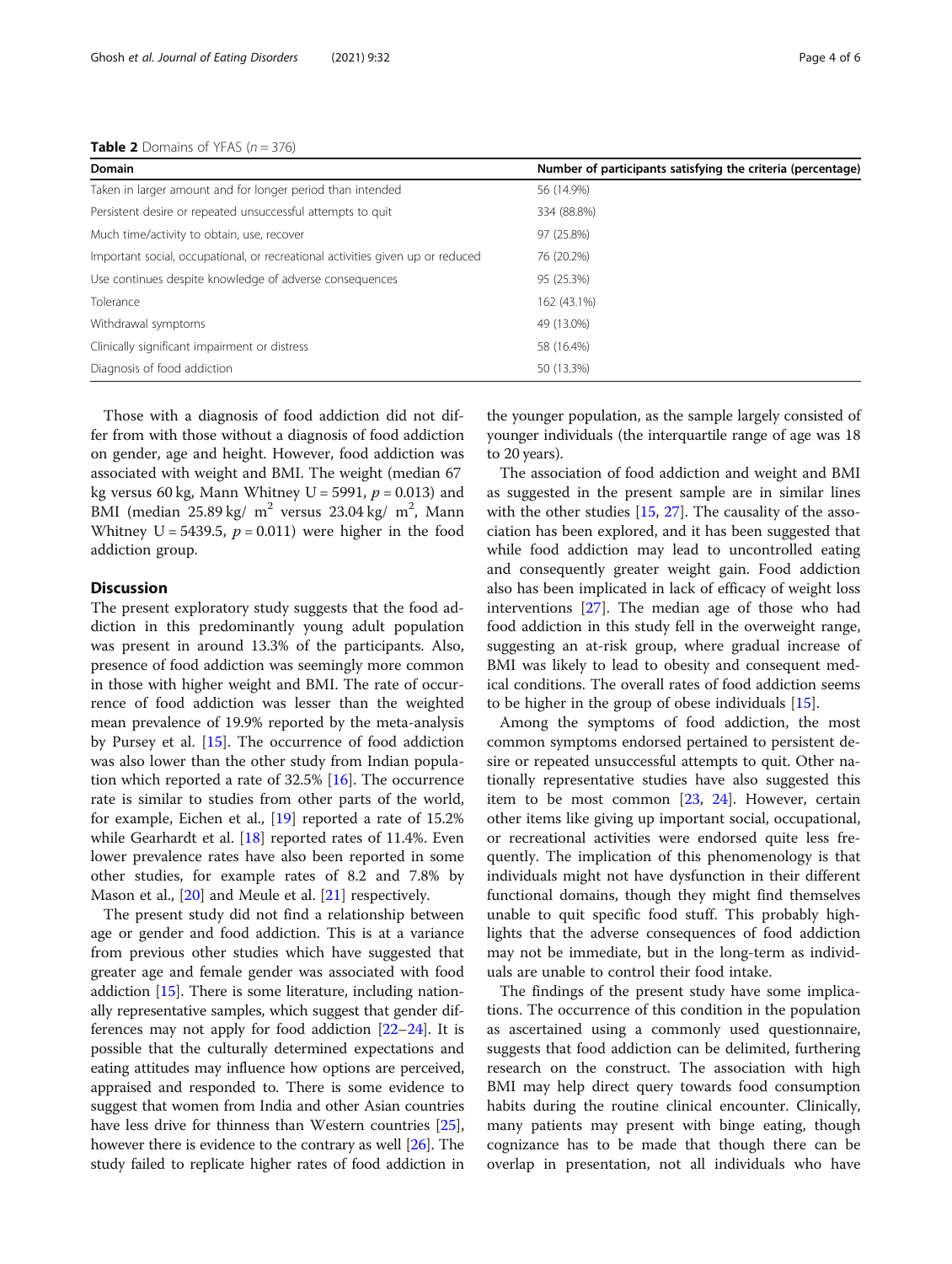<span id="page-4-0"></span>binge eating would have food addiction [[28\]](#page-5-0). From a policy perspective, attention towards foodstuffs that are consumed to satisfy craving beyond the point of nutritional relevance may help to make informed choices by the consumers. This may look premature in Indian context given the extent of under-nutrition in the country, but childhood and adult obesity is a rising concern and preventive measures may help to address the genesis of several non-communicable diseases.

Some limitations of the present study merit attention. The sampling was through contacts through email and social media of the contacts of investigators, resulting in possible selection biases. Also, the sample consisted mainly of the younger population, and may not represent the findings from other age groups. A more representative sample from different strata, socio-economic groups, digital literacy levels and geographical regions would have given more generalizable findings. Additionally, the study did not manually check for weight and height and relied on the self-reported values, which could just have been fair guess. Additional measurements like body impedance were not conducted in the study. We did not assess the convergent validity, divergent validity, concurrent validity or test-retest reliability of the Hindi version of YFAS questionnaire. We did not look at temporal stability of food addiction, and did not look at other related determinants like physical activity, body fat composition and calorie or fat intake. The findings of the study may be considered as preliminary due to the exploratory nature of the study, and more rigorous research is required to draw firm conclusions, especially prevalence of food addiction in the population.

# Conclusion

To conclude, the present exploratory study suggests that food addiction may be present in a considerable minority of Indian young adult population, though the potential selection biases may limit generalizability. Food addiction is associated with higher weight and BMI. Future studies may look at the relationship of food addiction and trajectory of development of obesity. The occurrence of food addiction in different populations can be ascertained. Research in the neurobiological understanding of appraisal of specific food products, and methods to control craving would be helpful to devise better treatment strategies.

#### Abbreviations

BMI: Body Mass Index; YFAS: Yale Food Addiction Scale

#### Supplementary Information

The online version contains supplementary material available at [https://doi.](https://doi.org/10.1186/s40337-021-00386-9) [org/10.1186/s40337-021-00386-9.](https://doi.org/10.1186/s40337-021-00386-9)

Additional file 1.

#### Acknowledgements

The authors express their sincere gratitude to the Department of Physiology and Department of Psychiatry and NDDTC, All India institute of Medical Sciences, New Delhi for their encouragement and motivation.

#### Authors' contributions

All listed authors meet the ICMJE criteria. We attest that all authors contributed significantly to the creation of this manuscript, each having fulfilled criteria as established by the ICMJE. Study conception and design: Siddharth Sarkar, KP Kochhar. Acquisition of data: Tamoghna Ghosh, Aman Tilak. Analysis and interpretation of data: Siddharth Sarkar. Drafting of manuscript: Siddharth Sarkar, Tamoghna Ghosh, KP Kochhar. Editing and corrections: Siddharth Sarkar, Tamoghna Ghosh, KP Kochhar. The author(s) read and approved the final manuscript.

### Funding

This was a non-funded study.

#### Availability of data and materials

The data would be made available by the authors on request.

#### Declarations

#### Ethics approval and consent to participate

The study received appropriate Institute Ethics Committee, AIIMS approval and informed consent was obtained from the participants.

#### Consent for publication

Not applicable.

#### Competing interests

The authors declare that they have no competing interests.

#### Author details

<sup>1</sup>All India Institute of Medical Sciences, New Delhi, India. <sup>2</sup>Department of Psychiatry and National Drug Dependence Treatment Centre, AIIMS, New Delhi, India. <sup>3</sup>Department of Physiology, Cognitive Neuro Physiology and Nutrition Laboratory, AIIMS, New Delhi, India.

#### Received: 26 November 2020 Accepted: 22 February 2021 Published online: 06 March 2021

#### References

- 1. Davis C, Curtis C, Levitan RD, Carter JC, Kaplan AS, Kennedy JL. Evidence that "food addiction" is a valid phenotype of obesity. Appetite. 2011;57:711– 7. <https://doi.org/10.1016/j.appet.2011.08.017>.
- 2. Ziauddeen H, Fletcher PC. Is food addiction a valid and useful concept? Obes Rev Off J Int Assoc Study Obes. 2013;14:19–28. [https://doi.org/1](https://doi.org/10.1111/j.1467-789X.2012.01046.x) [0.1111/j.1467-789X.2012.01046.x](https://doi.org/10.1111/j.1467-789X.2012.01046.x).
- 3. Meule A, Gearhardt AN. Food addiction in the light of DSM-5. Nutrients. 2014;6:3653–71. <https://doi.org/10.3390/nu6093653>.
- 4. Lindgren E, Gray K, Miller G, Tyler R, Wiers CE, Volkow ND, Wang G-J. Food addiction: A common neurobiological mechanism with drug abuse. Front Biosci Landmark Ed. 2018;23:811–36. <https://doi.org/10.2741/4618>.
- Volkow ND, Wang GJ, Fowler JS, Tomasi D, Baler R. Food and drug reward: overlapping circuits in human obesity and addiction. Curr Top Behav Neurosci. 2012;11:1–24. [https://doi.org/10.1007/7854\\_2011\\_169.](https://doi.org/10.1007/7854_2011_169)
- 6. Pedram P, Wadden D, Amini P, Gulliver W, Randell E, Cahill F, Vasdev S, Goodridge A, Carter JC, Zhai G, Ji Y, Sun G. Food addiction: its prevalence and significant association with obesity in the general population. PLoS One. 2013;8:e74832. <https://doi.org/10.1371/journal.pone.0074832>.
- 7. Jiménez-Murcia S, Agüera Z, Paslakis G, Munguia L, Granero R, Sánchez-González J, Sánchez I, Riesco N, Gearhardt AN, Dieguez C, Fazia G, Segura-García C, Baenas I, Menchón JM, Fernández-Aranda F. Food addiction in eating disorders and obesity: analysis of clusters and implications for treatment. Nutrients. 2019;11. <https://doi.org/10.3390/nu11112633>.
- 8. Nightingale BA, Cassin SE. Disordered eating among individuals with excess weight: a review of recent research. Curr Obes Rep. 2019;8:112– 27. <https://doi.org/10.1007/s13679-019-00333-5>.
- 9. Sarkar S, Kochhar KP, Khan NA. Fat addiction: psychological and physiological trajectory. Nutrients. 2019;11:2785.